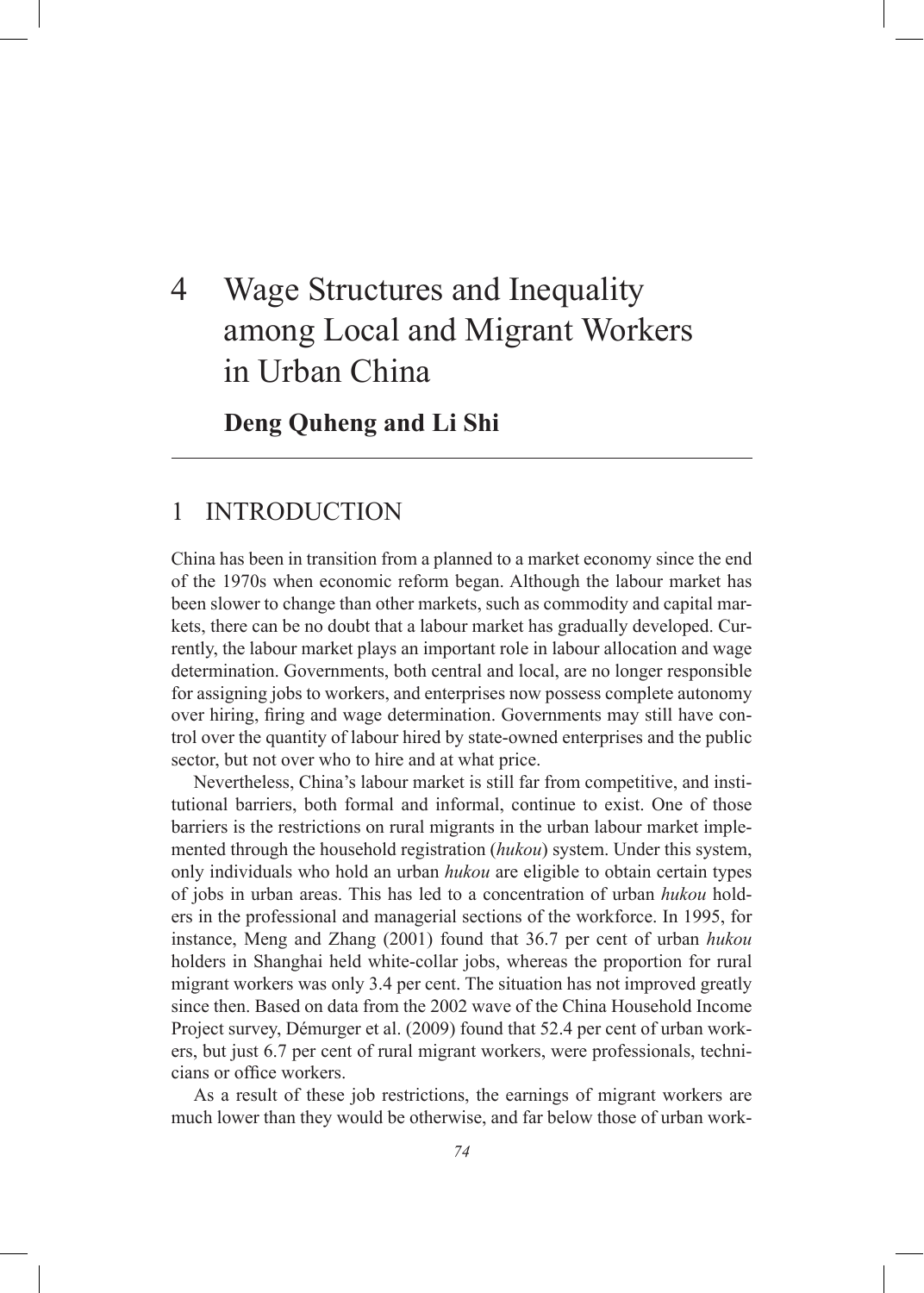ers. Based on surveys conducted in Shanghai in late 1995 and early 1996, for instance, Meng and Zhang (2001) estimated that the hourly earnings of migrant workers were less than 50 per cent those of urban workers. Deng (2007) showed that this ratio remained low in 2002, at 62 per cent. This chapter finds a ratio of 48 per cent in 2007 based on data from the 2008 Rural–Urban Migration in China and Indonesia (RUMiCI) surveys.

The question naturally arises as to how the wage structures for urban and migrant workers differ, and to what extent the significant increase in rural-tourban migration and the existence of job restrictions on migrants affect earnings inequality in the urban labour market.

Most of the studies mentioned above focus on the mean, rather than dispersion, of wages and no study has explicitly examined the effect of migration on urban wage inequality. This chapter aims to shed light on the role of migration in wage inequality in urban China based on the large quantity of representative data collected through the RUMiCI surveys.

The chapter is structured as follows. The next section provides a preliminary description of the data and summary statistics related to the issues under study. As wage structures are the key to understanding wage inequality in the urban labour market, the third section concentrates on the wage functions for urban workers, migrant workers, and urban and migrant workers combined. The fourth section examines wage inequality and its constituent elements, and the final section presents our conclusions.

### 2 DATA AND DESCRIPTIVE STATISTICS

The data used for this study are derived from the first wave of the RUMiCI surveys, which were conducted in China between March and May 2008. Three independent surveys were conducted: the Rural Household Survey, the Urban Household Survey and the Urban Migrant Survey. The Urban Migrant Survey covered 5,000 households and 8,446 individuals in 15 cities: Shanghai, Nanjing, Wuxi, Hangzhou, Ningbo, Hefei, Bengbu, Zhengzhou, Luoyang, Wuhan, Guangzhou, Shenzhen, Dongguan, Chongqing and Chengdu. The Urban Household Survey covered 4,601 households in the same 15 cities in addition to 399 households in the cities of Anyang, Mianyang and Leshan, resulting in a total sample of 5,000 households and 14,697 individuals. This chapter focuses on the data from the 15 consistent cities.

In this study, urban workers are defined as urban *hukou* holders aged 16–60 who were working and had a positive wage income at the time of the survey. Similarly, migrant workers are defined as rural *hukou* holders aged 16–60 who were working in an urban area and had a positive wage income at the time of the survey. Since migrant workers are overrepresented in the sample, a simple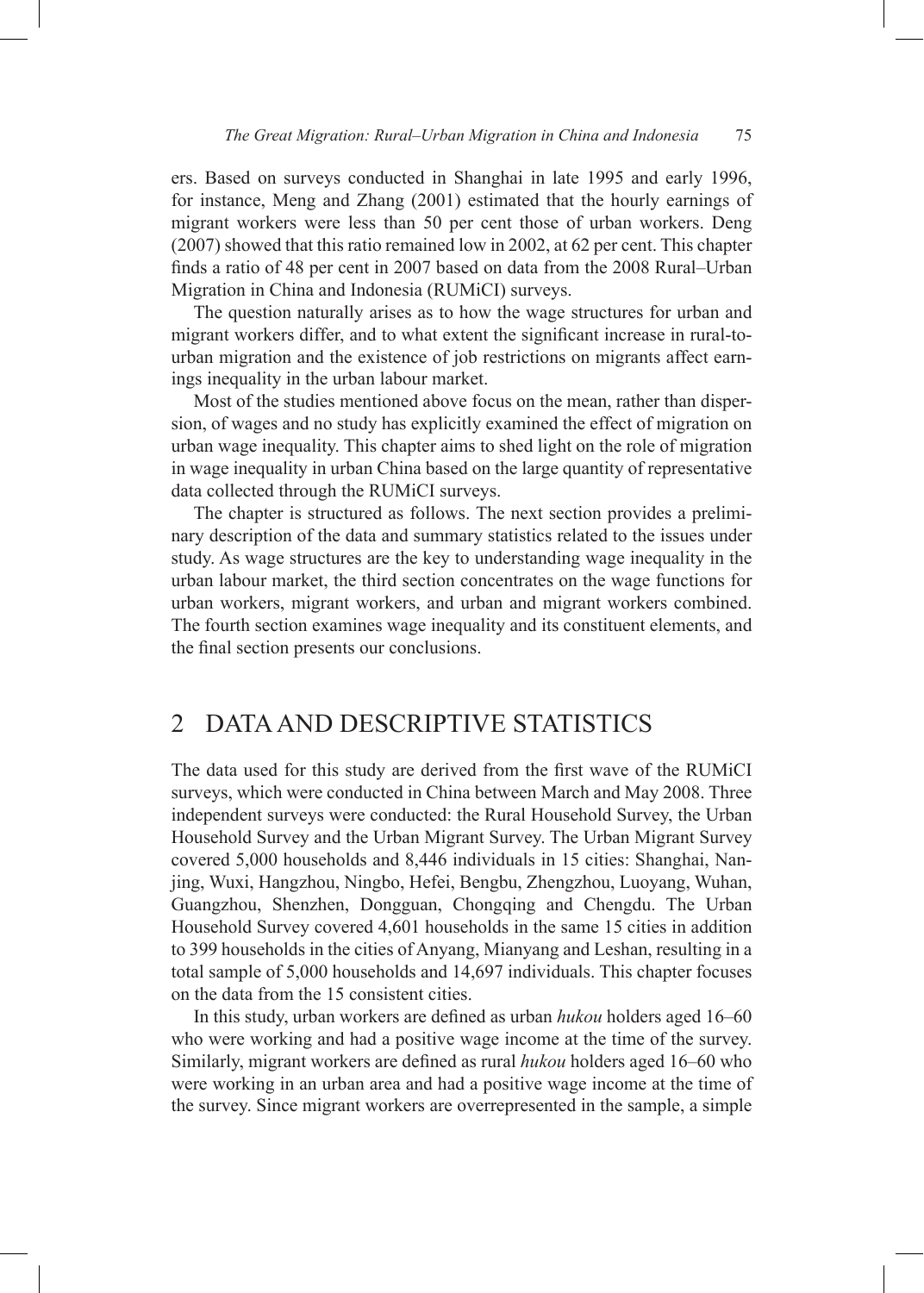combination of the figures for urban and migrant workers would lead to a biased picture of wage structures and inequality among urban workers as a whole. To correct for this bias, we weight each sample by weights computed from the 1% National Population Sample Survey. Details on how these weights are constructed are presented in Appendix A4.1.

Table 4.1 reports descriptive statistics for urban workers, migrant workers, and urban and migrant workers combined. On average, migrant workers are nine years younger than urban workers. They are also clustered in the younger age groups: around 55 per cent of migrant workers are aged 30 or below, whereas 60 per cent of urban workers are aged 31–50. The proportions for urban and migrant workers combined, meanwhile, are 44 per cent for those aged 30 or below and 48 per cent for those aged 31–50. There seems to be little difference in the gender composition of urban and migrant workers, with more men than women working in both groups. In line with the difference in age structure, the marriage rate for migrant workers (59 per cent) is much lower than that for urban workers (97 per cent).

The rural–urban divide in education in China has been the subject of much criticism (Knight and Li 1996; UNDP 2005: 47–8). In our data, it is reflected in huge differences in educational attainment between urban and migrant workers. Only 3 per cent of urban workers did not complete junior high school; among migrant workers, however, the figure is 12 per cent. A majority of migrant workers (57 per cent) are junior high school graduates and another 27 per cent have completed high school. Only 3.9 per cent have a tertiary education. In contrast, a majority of urban workers (36 per cent) have finished senior high school and another 44 per cent have a tertiary degree—25 per cent from a junior college and 19 per cent from a university. Among urban and migrant workers combined, the proportion of workers with at least a senior high school education is 48 per cent. Training is another way to invest in human capital. Once again, however, migrant workers are at a disadvantage. Only 26 per cent of migrant workers have received training, compared with 42 per cent of urban workers.

There are also significant differences in the employment characteristics of urban and migrant workers. Most obviously, urban workers are more likely to work in white-collar (managerial, professional or clerical) jobs: 56 per cent, compared with just 7 per cent of migrant workers. The distribution of workers by enterprise ownership also reveals striking differences. In workplaces where there are formidable barriers to entry, such as government departments, institutions and state-owned enterprises, there are fewer migrant workers. Around 51 per cent of urban workers, but just 9 per cent of migrant workers, work in these types of workplaces. On the other hand, private or individual enterprises absorb 79 per cent of migrant workers but only 32 per cent of urban workers. These differences extend to the distribution of workers by sector, with larger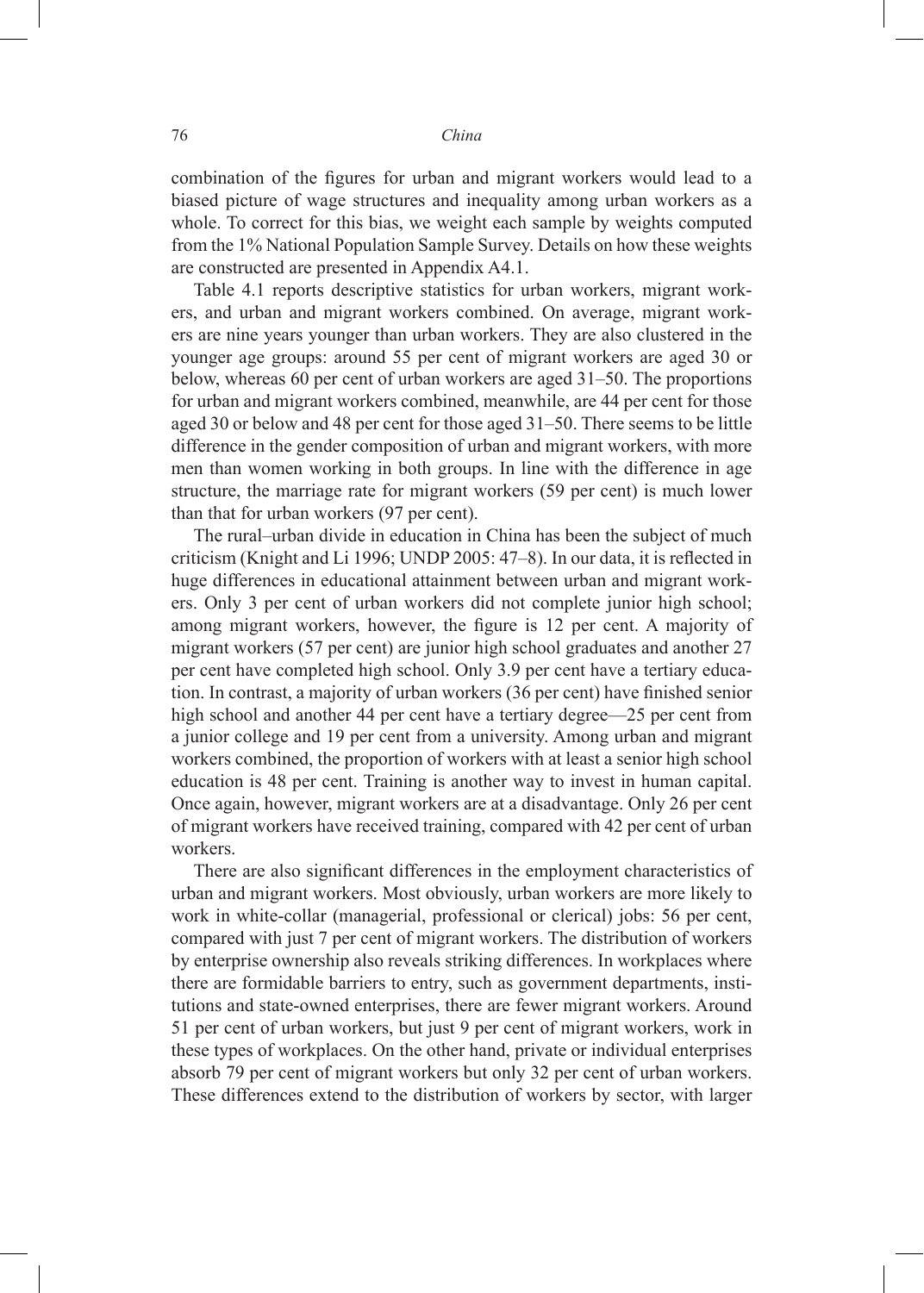shares of migrant workers employed in manufacturing, construction, wholesale and retail trade, and accommodation and catering.

Table 4.1 also provides information on the potential work experience and monthly and hourly earnings of workers.<sup>1</sup> The mean potential work experience of urban workers is six years more than that of migrant workers. The monthly wage of migrant workers is 1,648 yuan, or 46 per cent less than that of urban workers.<sup>2</sup> The difference in hourly wages is even greater. Migrant workers earn 7 yuan per hour, or 62 per cent less than urban workers, but work 62 hours per week, or 42 per cent more hours than urban workers.

Figure 4.1 shows the education–wage profiles of urban and migrant workers, and Figure 4.2 their age–wage profiles. As can be seen from Figure 4.1, monthly and hourly wages increase monotonically with educational level, but the slope is much steeper for urban than for migrant workers, especially in the case of hourly earnings. Figure 4.2 indicates that there is an inverse-U-shaped relationship between age and earnings for both urban and migrant workers, although the profile for the latter is flatter than that for the former. Depending on whether hourly or monthly earnings are used, the profile peaks at age 30 or 36 for urban workers, and at age 27 or 34 for migrant workers.

# 3 WAGE STRUCTURES

In this section we estimate logarithmic monthly and hourly wage functions for urban workers, migrant workers, and urban and migrant workers combined. The independent variables are potential work experience and its squared term, gender, marital status, education, training, whether or not an individual is selfemployed, occupation, enterprise ownership, industry of employment and city dummies. To test the extent to which employment-related factors such as occupation, ownership and industry of employment affect earnings, in a separate model we exclude these variables from the specification.

Selected regression results are reported in Table 4.2. The first four columns report the results for urban and migrant workers combined; the last four columns show the results of the separate regressions for the two groups.<sup>3</sup>

In the combined sample estimation, an additional dummy variable indicating whether or not a person is a migrant is included. We find that migrant workers earn less than urban workers, and that the level of the difference is much higher in the log of hourly earnings equation than in the log of monthly earnings equation. The discrepancy between the two results can be reconciled by the longer hours worked by migrant workers.

Columns 1 and 3 report the results from the models that include the occupation, ownership and industry dummy variables, and columns 2 and 4 show the results excluding these variables. If we compare the coefficients for the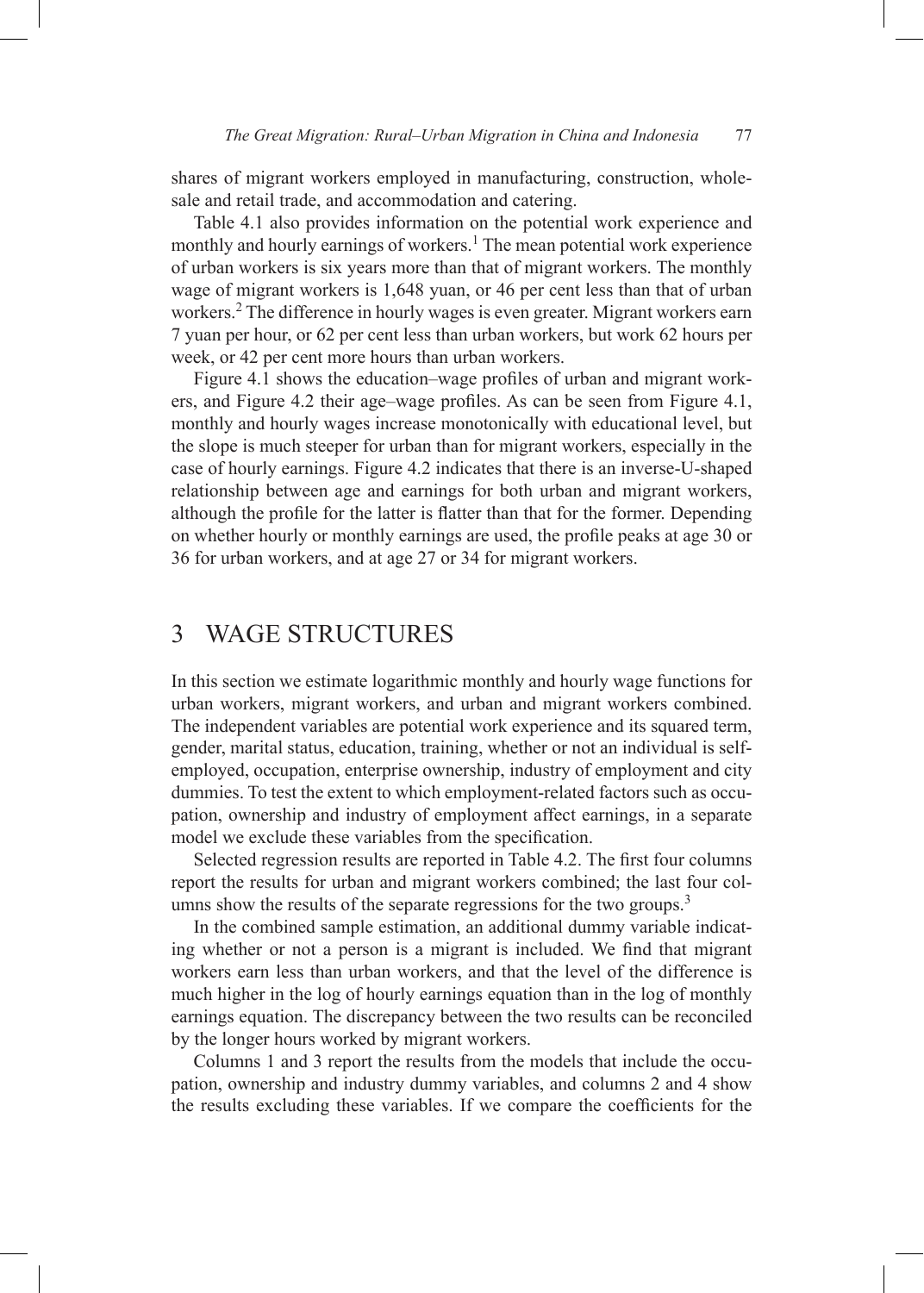|                                              | Urban<br>Workers | Migrant<br>Workers | All Urban<br>Workers |
|----------------------------------------------|------------------|--------------------|----------------------|
| Age group $(\% )$                            |                  |                    |                      |
| $16 - 20$                                    | 0.52             | 14.26              | 9.45                 |
| $21 - 25$                                    | 7.67             | 23.57              | 18.01                |
| $26 - 30$                                    | 15.16            | 17.25              | 16.52                |
| $31 - 35$                                    | 13.98            | 13.55              | 13.70                |
| $36 - 40$                                    | 17.93            | 14.08              | 15.42                |
| $41 - 45$                                    | 15.58            | 9.48               | 11.61                |
| $46 - 50$                                    | 13.39            | 4.54               | 7.63                 |
| $51 - 55$                                    | 10.99            | 2.23               | 5.29                 |
| $56 - 60$                                    | 4.78             | 1.04               | 2.35                 |
| Mean age (years)                             | 39.32            | 30.74              | 33.74                |
| Gender $(\% )$                               |                  |                    |                      |
| Male                                         | 58.39            | 60.10              | 59.50                |
| Female                                       | 41.61            | 39.90              | 40.50                |
| Marital status (%)                           |                  |                    |                      |
| Married                                      | 97.08            | 59.30              | 72.51                |
| Not married                                  | 2.92             | 40.70              | 27.49                |
| Education $(\% )$                            |                  |                    |                      |
| Primary or below                             | 3.02             | 12.29              | 9.06                 |
| Junior high school                           | 17.02            | 56.85              | 42.98                |
| Senior high school                           | 36.38            | 26.94              | 30.23                |
| Junior college                               | 24.83            | 3.32               | 10.81                |
| University or above                          | 18.75            | 0.60               | 6.92                 |
| Training (%)                                 |                  |                    |                      |
| Received                                     | 41.57            | 26.30              | 31.62                |
| Not received                                 | 58.43            | 73.70              | 68.38                |
| Occupation $(\% )$                           |                  |                    |                      |
| Manager                                      | 6.43             | 1.72               | 3.36                 |
| Professional                                 | 21.05            | 0.83               | 7.86                 |
| Clerk                                        | 28.60            | 4.76               | 13.05                |
| Service worker or peddler                    | 17.66            | 53.25              | 40.87                |
| Production worker                            | 11.62            | 27.23              | 21.80                |
| Owner of private or individual<br>enterprise | 7.25             | 11.93              | 10.30                |
| Other                                        | 7.39             | 0.28               | 2.75                 |

*Table 4.1 China: Descriptive Statistics for the Urban Labour Force*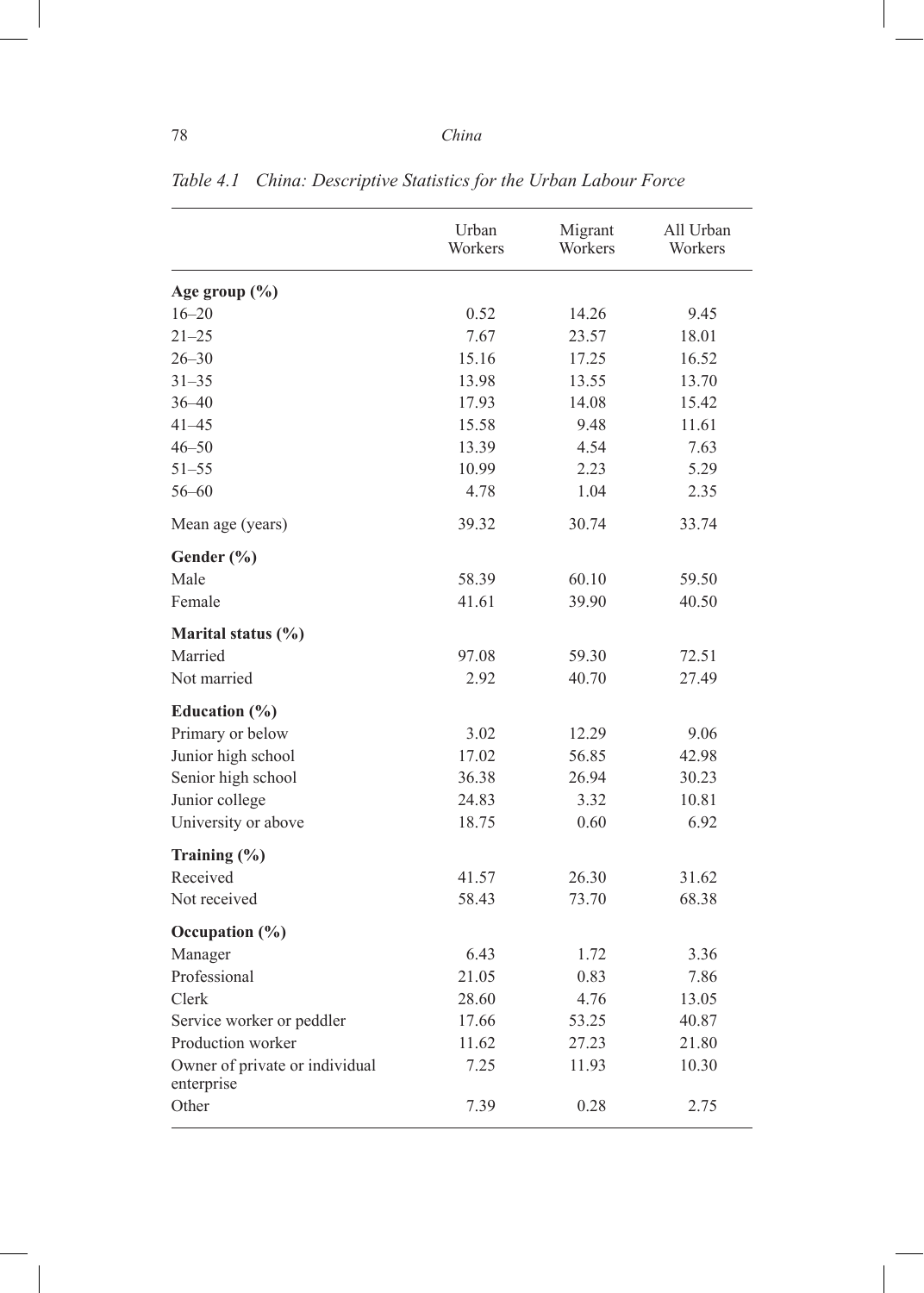### *Table 4.1 (continued)*

|                                                            | Urban<br>Workers | Migrant<br>Workers | All Urban<br>Workers |
|------------------------------------------------------------|------------------|--------------------|----------------------|
| Enterprise ownership type (%)                              |                  |                    |                      |
| Government departments                                     | 32.20            | 2.31               | 12.90                |
| Non-public enterprises or institutions                     | 4.61             | 2.11               | 3.00                 |
| State-owned enterprises                                    | 14.43            | 4.96               | 8.32                 |
| Collective enterprises                                     | 6.38             | 4.33               | 5.05                 |
| Foreign enterprises                                        | 6.25             | 7.02               | 6.75                 |
| Private or individual enterprises                          | 32.25            | 79.15              | 62.53                |
| Other                                                      | 3.88             | 0.12               | 1.45                 |
| Sector $(\% )$                                             |                  |                    |                      |
| Primary                                                    | 1.45             | 0.03               | 0.53                 |
| Manufacturing                                              | 16.64            | 24.38              | 21.68                |
| Electricity, gas & water                                   | 3.59             | 0.15               | 1.35                 |
| Construction                                               | 3.28             | 8.38               | 6.60                 |
| Transport, warehousing & posts                             | 8.81             | 2.68               | 4.83                 |
| Information transmission &<br>computer services            | 5.11             | 0.77               | 2.28                 |
| Wholesale & retail trade                                   | 12.74            | 24.75              | 20.55                |
| Accommodation & catering                                   | 2.86             | 17.37              | 12.30                |
| Finance & real estate                                      | 6.07             | 3.95               | 4.69                 |
| Leasing & business services                                | 4.66             | 0.11               | 1.70                 |
| Scientific research & technical<br>services                | 1.33             | 0.76               | 0.96                 |
| Water supply, environmental<br>services & public utilities | 1.34             | 2.80               | 2.28                 |
| Residential & other services                               | 12.87            | 1.55               | 5.51                 |
| Education                                                  | 4.01             | 8.36               | 6.84                 |
| Health, social security &<br>social welfare                | 3.68             | 2.52               | 2.92                 |
| Culture, sport & entertainment                             | 2.18             | 0.36               | 0.99                 |
| Public administration & social<br>organizations            | 9.38             | 1.09               | 3.99                 |
| Experience, wages & hours                                  |                  |                    |                      |
| Potential work experience (years)                          | 21.04            | 15.30              | 17.32                |
| Monthly wage (yuan)                                        | 3,075.21         | 1,648.38           | 2,147.21             |
| Hourly wage (yuan)                                         | 18.40            | 7.09               | 11.04                |
| No. of hours worked per week                               | 43.45            | 61.53              | 55.20                |
| No. of observations                                        | 5,628            | 6,554              | 12,182               |

*Source:* Urban Household Survey, 2008; Urban Migrant Survey, 2008.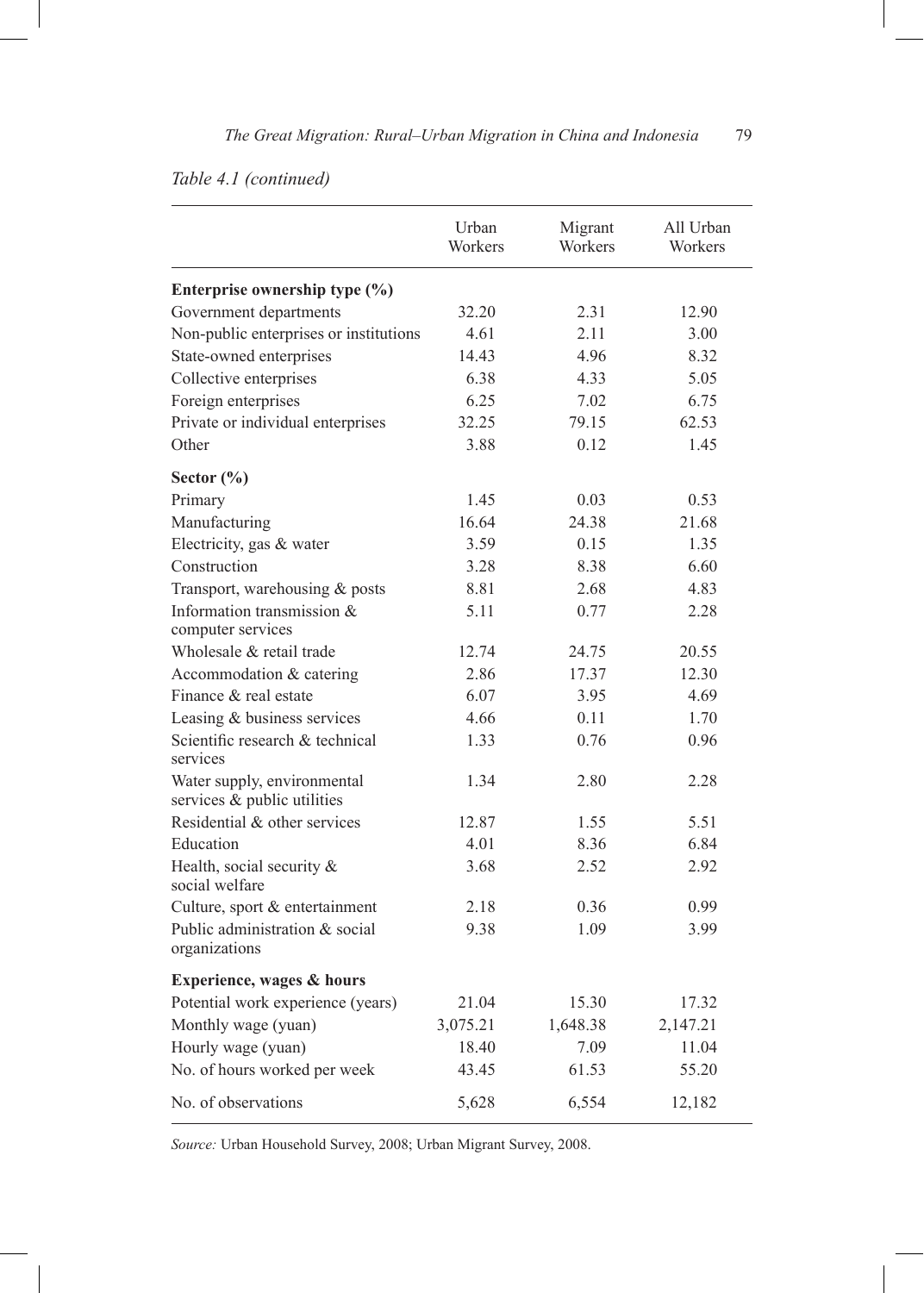### *Figure 4.1 China: Monthly and Hourly Wages of Urban and Migrant Workers by Educational Level*



Monthly wage

*Source:* Urban Household Survey, 2008; Urban Migrant Survey, 2008.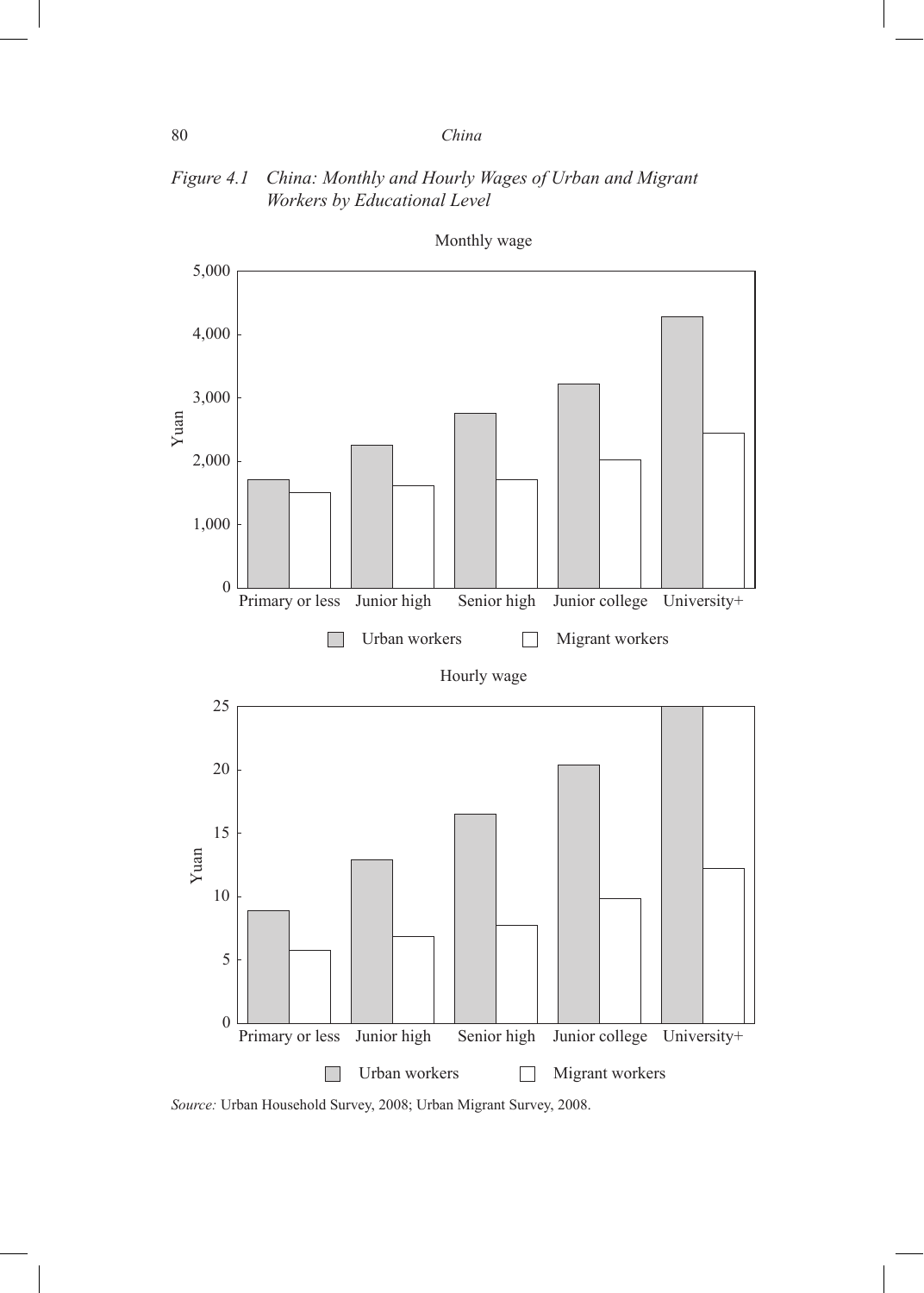*Figure 4.2 China: Monthly and Hourly Wages of Urban and Migrant Workers by Age*



*Source:* Urban Household Survey, 2008; Urban Migrant Survey, 2008.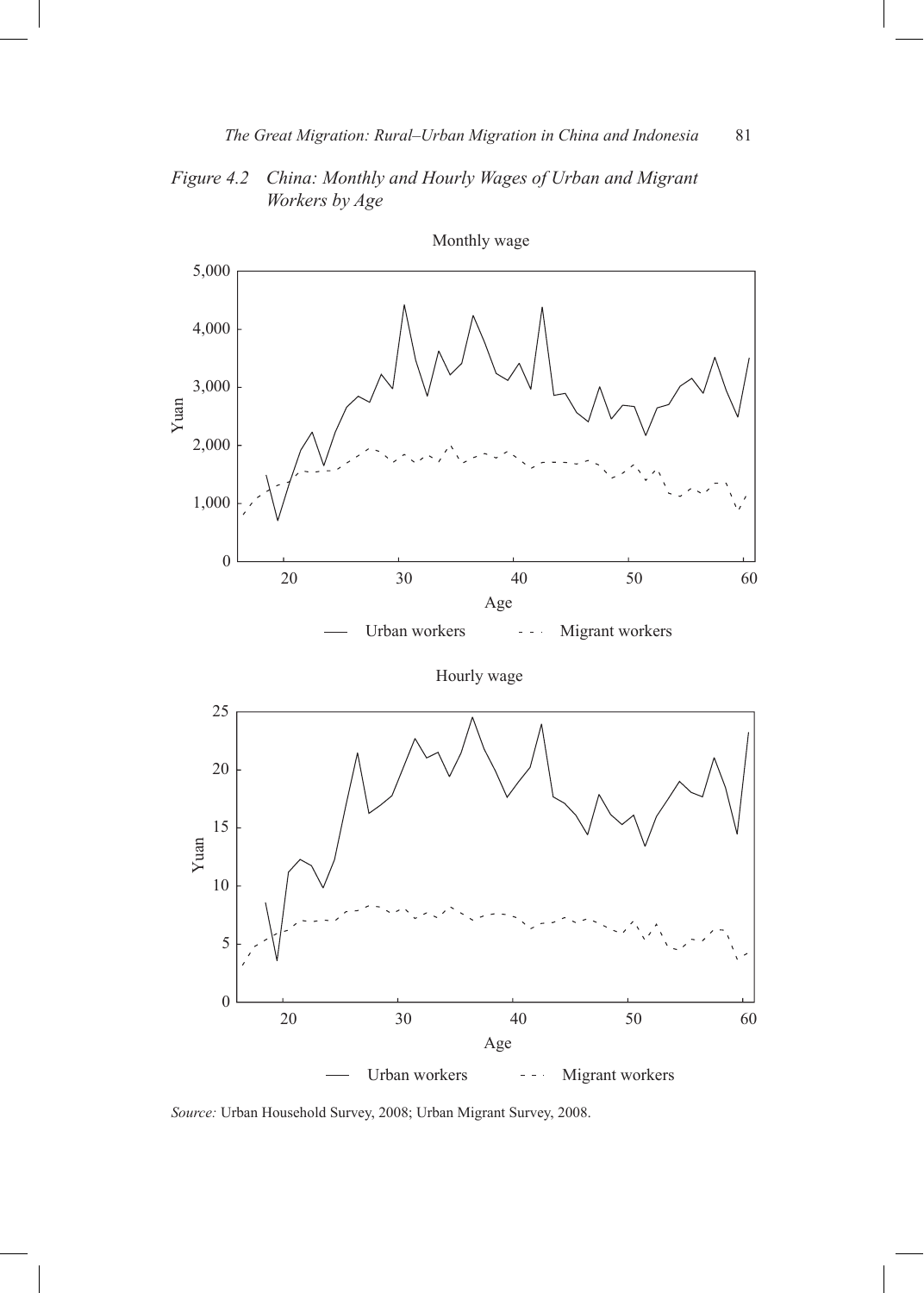|                         | Combined Regression                         |                                         |                                      |                                         |  |
|-------------------------|---------------------------------------------|-----------------------------------------|--------------------------------------|-----------------------------------------|--|
|                         | Log Monthly Earnings<br>Log Hourly Earnings |                                         |                                      |                                         |  |
|                         | With<br>Controls <sup>a</sup><br>(1)        | Without<br>Controls <sup>a</sup><br>(2) | With<br>Controls <sup>a</sup><br>(3) | Without<br>Controls <sup>a</sup><br>(4) |  |
| Migrant                 | $-0.061$                                    | $-0.118$                                | $-0.283$                             | $-0.386$                                |  |
|                         | $(0.015)$ ***                               | $(0.014)$ ***                           | $(0.017)$ ***                        | $(0.015)$ ***                           |  |
| Experience              | 0.019                                       | 0.022                                   | 0.019                                | 0.023                                   |  |
|                         | $(0.002)$ ***                               | $(0.002)$ ***                           | $(0.002)$ ***                        | $(0.002)$ ***                           |  |
| Experience <sup>2</sup> | $-0.000$                                    | $-0.001$                                | $-0.000$                             | $-0.001$                                |  |
|                         | $(0.000)$ ***                               | $(0.000)$ ***                           | $(0.000)$ ***                        | $(0.000)$ ***                           |  |
| Junior high school      | 0.064                                       | 0.069                                   | 0.123                                | 0.133                                   |  |
|                         | $(0.019)$ ***                               | $(0.019)$ ***                           | $(0.021)$ ***                        | $(0.022)$ ***                           |  |
| Senior high school      | 0.147                                       | 0.177                                   | 0.243                                | 0.287                                   |  |
|                         | $(0.020)$ ***                               | $(0.021)$ ***                           | $(0.023)$ ***                        | $(0.024)$ ***                           |  |
| Junior college          | 0.314                                       | 0.425                                   | 0.431                                | 0.573                                   |  |
|                         | $(0.025)$ ***                               | $(0.026)$ ***                           | $(0.029)$ ***                        | $(0.029)$ ***                           |  |
| University or above     | 0.518                                       | 0.692                                   | 0.615                                | 0.830                                   |  |
|                         | $(0.029)$ ***                               | $(0.028)$ ***                           | $(0.032)$ ***                        | $(0.032)$ ***                           |  |
| Received training       | 0.065                                       | 0.077                                   | 0.059                                | 0.074                                   |  |
|                         | $(0.010)$ ***                               | $(0.010)$ ***                           | $(0.011)$ ***                        | $(0.012)$ ***                           |  |
| Male                    | 0.184                                       | 0.220                                   | 0.156                                | 0.192                                   |  |
|                         | $(0.010)$ ***                               | $(0.010)$ ***                           | $(0.011)$ ***                        | $(0.011)$ ***                           |  |
| Married                 | 0.032                                       | 0.039                                   | 0.016                                | 0.023                                   |  |
|                         | $(0.014)$ **                                | $(0.015)$ ***                           | (0.016)                              | (0.017)                                 |  |
| Han nationality         | 0.061                                       | 0.072                                   | 0.101                                | 0.113                                   |  |
|                         | (0.038)                                     | $(0.040)*$                              | $(0.043)$ **                         | $(0.045)$ **                            |  |
| Self-employed           | 0.368                                       | 0.354                                   | 0.130                                | 0.089                                   |  |
|                         | $(0.022)$ ***                               | $(0.014)$ ***                           | $(0.025)$ ***                        | $(0.016)$ ***                           |  |
| Occupation              | Yes                                         | No                                      | Yes                                  | N <sub>0</sub>                          |  |
| Ownership               | Yes                                         | N <sub>0</sub>                          | Yes                                  | No                                      |  |
| Industry                | Yes                                         | N <sub>0</sub>                          | Yes                                  | No                                      |  |
| City                    | Yes                                         | Yes                                     | Yes                                  | Yes                                     |  |
| No. of observations     | 11,832                                      | 11,832                                  | 11,758                               | 11,758                                  |  |
| $R^2$                   | 0.36                                        | 0.31                                    | 0.44                                 | 0.39                                    |  |

*Table 4.2 China: Wage Functions for Urban, Migrant and All Urban Workers* 

\*\*\* = significant at 1 per cent; \*\* = significant at 5 per cent; \* = significant at 10 per cent. Standard errors are in parentheses.<br>a The control variables

The control variables are occupation, enterprise ownership type and industry of employment.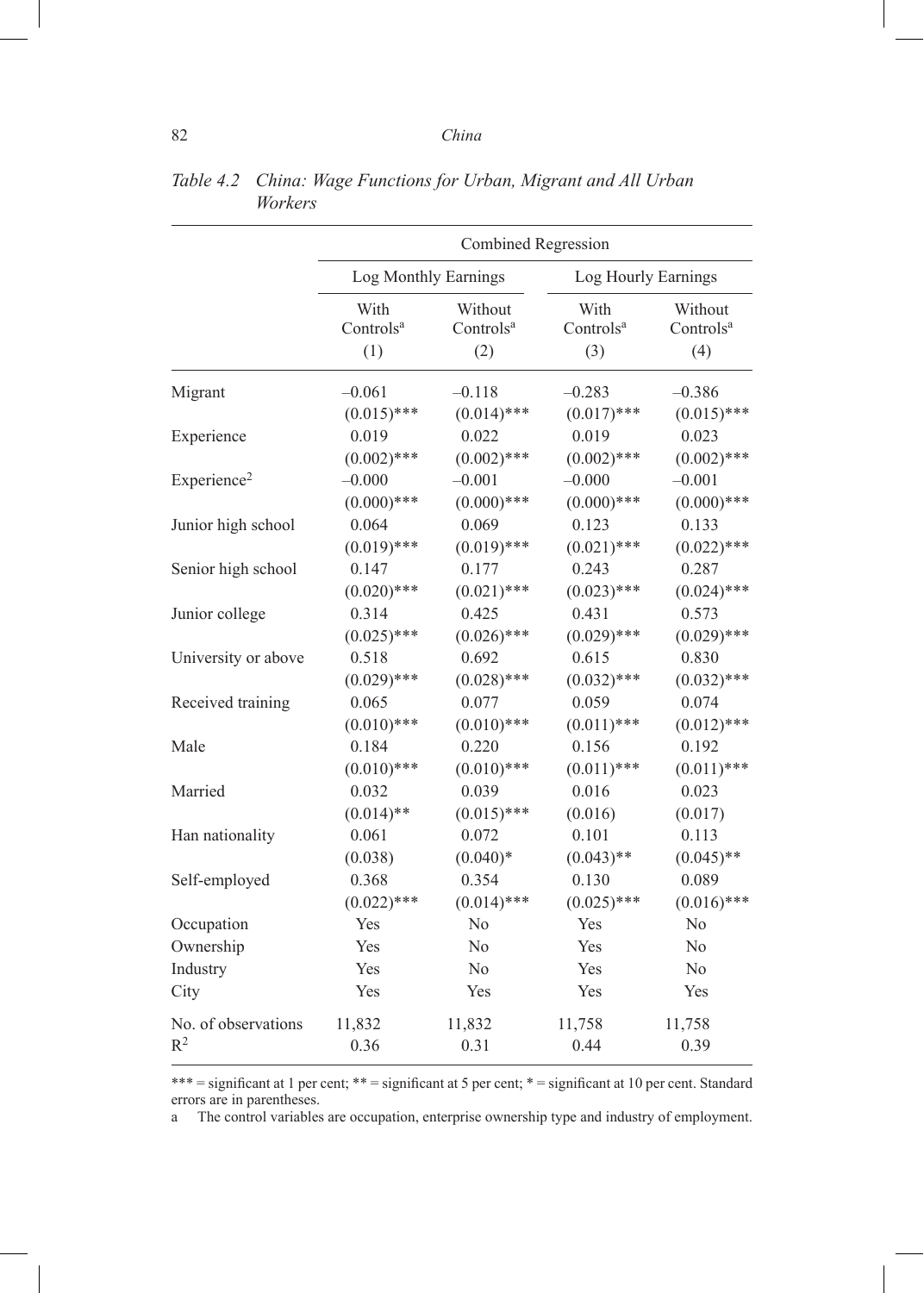### *Table 4.2 (continued)*

|                         | Separate Regressions                    |               |               |               |  |
|-------------------------|-----------------------------------------|---------------|---------------|---------------|--|
|                         | Migrant Workers<br><b>Urban Workers</b> |               |               |               |  |
|                         | Log Monthly                             | Log Hourly    | Log Monthly   | Log Hourly    |  |
|                         | Earnings                                | Earnings      | Earnings      | Earnings      |  |
|                         | (5)                                     | (6)           | (7)           | (8)           |  |
| Migrant                 |                                         |               |               |               |  |
| Experience              | 0.018                                   | 0.019         | 0.022         | 0.021         |  |
|                         | $(0.002)$ ***                           | $(0.003)$ *** | $(0.003)$ *** | $(0.003)$ *** |  |
| Experience <sup>2</sup> | $-0.001$                                | $-0.001$      | $-0.000$      | $-0.000$      |  |
|                         | $(0.000)$ ***                           | $(0.000)$ *** | $(0.000)$ *** | $(0.000)$ *** |  |
| Junior high school      | 0.068                                   | 0.114         | $-0.044$      | 0.009         |  |
|                         | $(0.019)$ ***                           | $(0.022)$ *** | (0.048)       | (0.054)       |  |
| Senior high school      | 0.160                                   | 0.246         | 0.051         | 0.132         |  |
|                         | $(0.022)$ ***                           | $(0.025)$ *** | (0.048)       | $(0.054)$ **  |  |
| Junior college          | 0.267                                   | 0.391         | 0.238         | 0.344         |  |
|                         | $(0.037)$ ***                           | $(0.042)$ *** | $(0.051)$ *** | $(0.057)$ *** |  |
| University or above     | 0.349                                   | 0.474         | 0.429         | 0.519         |  |
|                         | $(0.075)$ ***                           | $(0.086)$ *** | $(0.053)$ *** | $(0.059)$ *** |  |
| Received training       | 0.076                                   | 0.093         | 0.064         | 0.047         |  |
|                         | $(0.014)$ ***                           | $(0.015)$ *** | $(0.015)$ *** | $(0.017)$ *** |  |
| Male                    | 0.155                                   | 0.134         | 0.214         | 0.185         |  |
|                         | $(0.012)$ ***                           | $(0.014)$ *** | $(0.015)$ *** | $(0.017)$ *** |  |
| Married                 | 0.056                                   | 0.048         | 0.035         | 0.027         |  |
|                         | $(0.017)$ ***                           | $(0.020)$ **  | (0.035)       | (0.039)       |  |
| Han nationality         | $-0.013$                                | 0.036         | 0.082         | 0.097         |  |
|                         | (0.043)                                 | (0.049)       | (0.069)       | (0.076)       |  |
| Self-employed           | 0.338                                   | 0.106         | 0.465         | 0.231         |  |
|                         | $(0.021)$ ***                           | $(0.024)$ *** | $(0.120)$ *** | $(0.137)$ *   |  |
| Occupation              | Yes                                     | Yes           | Yes           | Yes           |  |
| Ownership               | Yes                                     | Yes           | Yes           | Yes           |  |
| Industry                | Yes                                     | Yes           | Yes           | Yes           |  |
| City                    | Yes                                     | Yes           | Yes           | Yes           |  |
| No. of observations     | 6,308                                   | 6,274         | 5,524         | 5,484         |  |
| $R^2$                   | 0.29                                    | 0.26          | 0.40          | 0.38          |  |

*Source:* Urban Household Survey, 2008; Urban Migrant Survey, 2008.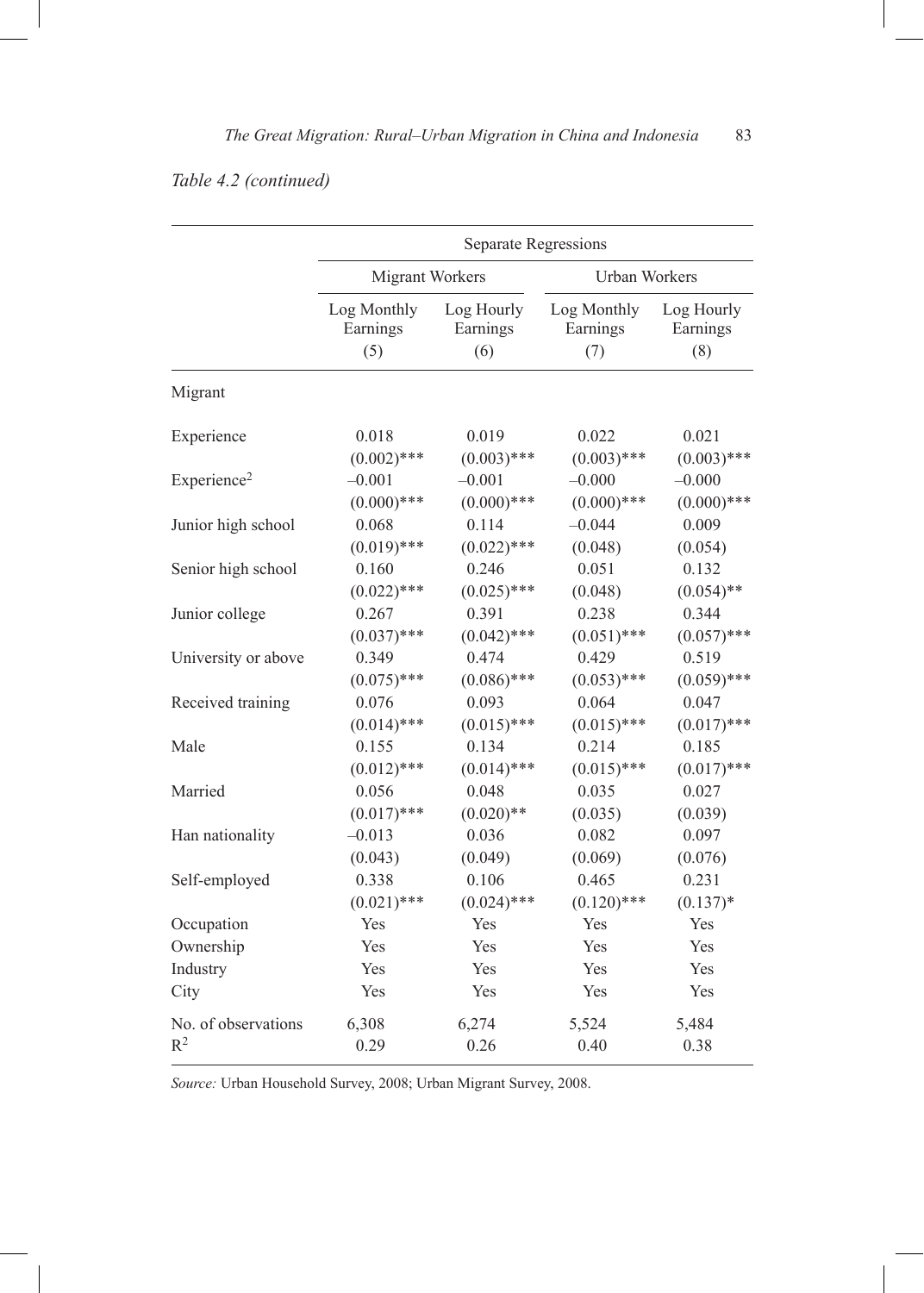migrant dummy variable with and without these variables, we observe that the negative earnings premium for migrants increases from 6 per cent to 12 per cent in the case of monthly earnings (see columns 1 and 2) and from 28 per cent to 39 per cent in the case of hourly earnings (see columns 3 and 4). This suggests that, conditional on other control variables, around half (six percentage points) of the monthly earnings gap and slightly more than one-quarter (11 percentage points) of the hourly earnings gap can be explained by employment-related factors.

Recognizing that the wage determination process for urban and migrant workers may not be the same, we also estimate the wage equation for the two groups of workers separately (see columns 5–8 of Table 4.2). After controlling for all independent variables, we find that wages rise with experience for both samples, then peak and finally decline. The inverted-U-shaped relationship between experience and wages suggests the existence of a learning process up to a certain number of working years. The profile peaks earlier for migrant workers than for urban workers but the difference in the profiles for the two groups is not statistically significant.<sup>4</sup>

Compared with the reference group (workers with a primary school education or less), urban workers with a junior college education receive a 24 per cent premium in monthly wages and a 34 per cent premium in hourly wages, while those with a university degree earn a premium of 43 per cent in monthly wages and 52 per cent in hourly wages. Migrant workers with more than a primary school education receive both a monthly and an hourly wage premium. Training is another strong predictor of monthly and hourly wages for both groups, in line with Knight, Song and Jia (1999). The coefficients suggest that training is more important for migrant workers than it is for urban workers.

Self-employment provides a significant monthly and hourly earnings premium, for both migrant and urban workers. This may be related to the fact that we are only able to observe the net income of self-employed individuals rather than their labour earnings; the contribution of unpaid family labour is another part of the explanation (Strauss and Thomas 1995: 1,960).

Men earn more than women, but the wage gap between males and females is greater among urban workers.<sup>5</sup> Unlike urban workers, migrant workers are rewarded for marriage. This may indicate a greater increase in the work aspirations of migrant workers after marriage or self-selection into marriage by individuals with a greater earning capability.6

We find that occupation is a significant indicator of earnings for both migrant and urban workers. Among both groups, managers receive the highest monthly and hourly wages, and service workers the lowest.<sup>7</sup> In the case of urban workers, foreign enterprises pay higher wages than the reference group (governments and public institutions); all other types of enterprises offer lower wages. For migrant workers, most ownership categories provide the same level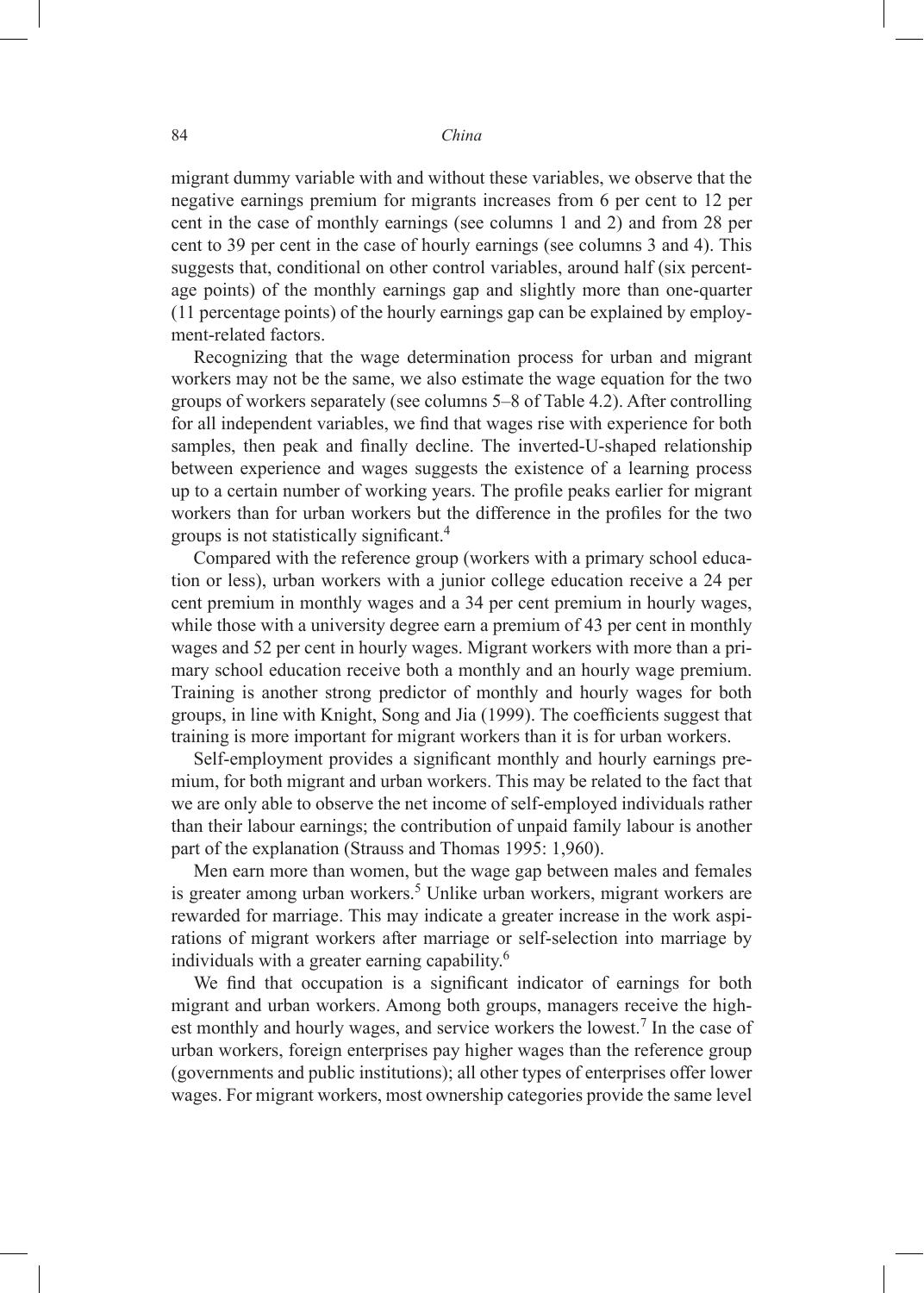of pay as the reference group.<sup>8</sup> Employment in different industries does not affect the earnings of migrant workers. Among urban workers, however, those working in electricity, gas and water, information and computer services, and finance and real estate earn more than their counterparts in the manufacturing sector (the reference group), while those working in wholesale and retail trade, accommodation and catering, and residential services earn less.

# 4 WAGE INEQUALITY AND ITS components

Although wage functions reveal useful information about the conditional mean of wages, a more interesting issue in understanding wage structures is to study the distribution and dispersion of wages within and between migrant and urban workers. In this section, we examine wage inequality and decompose the factors that contribute to it.

Figure 4.3 plots monthly and hourly wage distributions for urban workers, migrant workers, and urban and migrant workers combined. It is apparent that the distributions of both monthly and hourly wages are more concentrated for migrant workers than for urban workers. However, the effect of migration on the distribution of monthly and hourly wages in urban areas is not so easy to detect. To shed light on this, we provide summary measures of wage inequality in Table 4.3. To increase understanding of the monthly and hourly wage distributions, in Figure 4.4 we also plot the Kernel density distribution curves for the weekly working hours of urban and migrant workers. As Figure 4.4 suggests, the distribution of hours worked per week is more equal for urban workers than for migrant workers.<sup>9</sup>

The measures selected for presentation in Table 4.3 are the Gini coefficient, the Theil index and the mean logarithmic deviation (MLD). Urban workers have a Gini coefficient of 0.38, a Theil index of 0.28 and an MLD of 0.24 for monthly wages, and a Gini coefficient of 0.39, a Theil index of 0.26 and an MLD of 0.26 for hourly wages. It seems that wages are more equally distributed among migrant workers: they have a Gini coefficient, Theil index and MLD of 0.29, 0.17 and 0.14 respectively for monthly wages, and 0.31, 0.17 and 0.16 respectively for hourly wages.

The inclusion of migrant workers in the urban labour market alters the pattern of the urban wage distribution. When we compare wage inequality among urban *hukou* holders with that among all urban workers, we find that the Gini coefficient for monthly wages falls from 0.38 to 0.37 with the presence of migrants in urban areas. However, migration slightly widens the distribution of hourly wages: the Gini coefficient for hourly wages rises from 0.39 for urban *hukou* holders to 0.43 for all urban workers.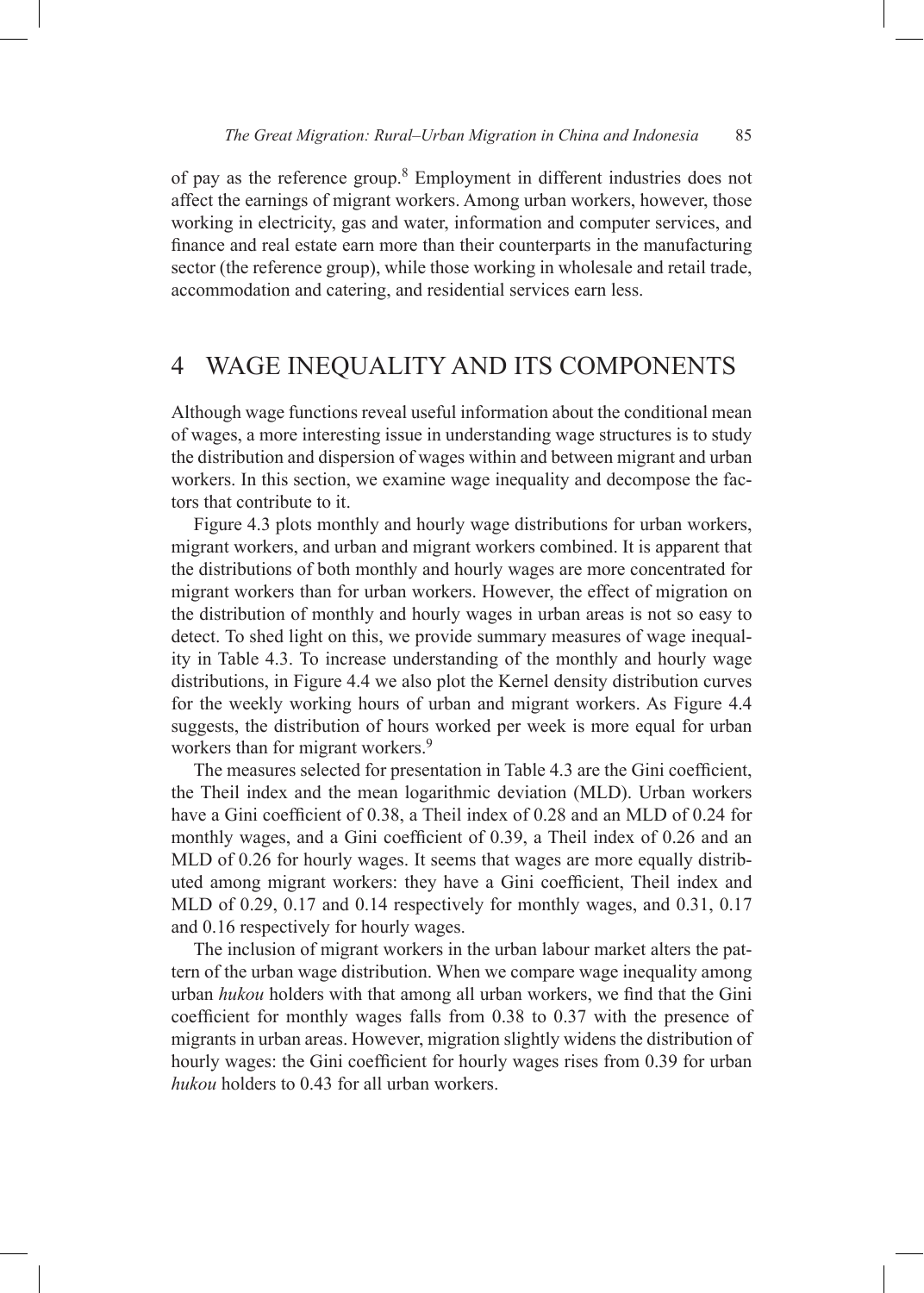### *Figure 4.3 China: Kernel Density of Monthly and Hourly Wages for Urban, Migrant and All Urban Workers*



*Source:* Urban Household Survey, 2008; Urban Migrant Survey, 2008.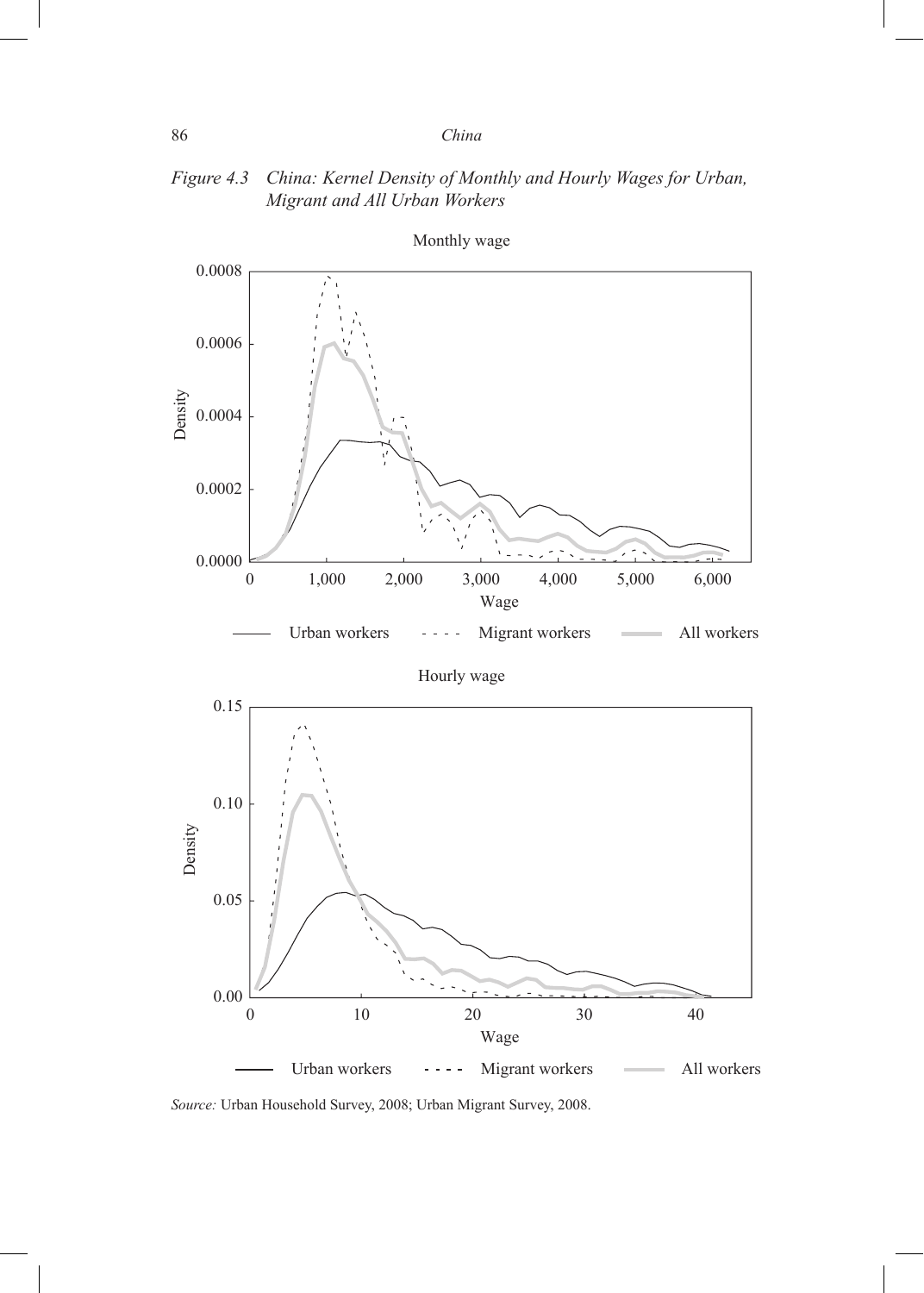|       |                 | Urban Workers  |                 | Migrant Workers |                 | All Urban Workers |  |
|-------|-----------------|----------------|-----------------|-----------------|-----------------|-------------------|--|
|       | Monthly<br>Wage | Hourly<br>Wage | Monthly<br>Wage | Hourly<br>Wage  | Monthly<br>Wage | Hourly<br>Wage    |  |
| Gini  | 0.38            | 0.39           | 0.29            | 0.31            | 0.37            | 0.43              |  |
| Theil | 0.28            | 0.26           | 0.17            | 0.17            | 0.27            | 0.34              |  |
| MLD   | 0.24            | 0.26           | 0.14            | 0.16            | 0.22            | 0.30              |  |

*Table 4.3 China: Inequality Indices for the Monthly and Hourly Wages of Urban, Migrant and All Urban Workers*

MLD = mean logarithmic deviation.

*Source:* Urban Household Survey, 2008; Urban Migrant Survey, 2008.

*Figure 4.4 China: Kernel Density of Working Hours per Week for Urban, Migrant and All Urban Workers*



*Source:* Urban Household Survey, 2008; Urban Migrant Survey, 2008.

To explore the underlying factors contributing to wage inequality in the urban labour market, we decompose the inequality measures presented above by various contributing factors. Decompositions of wage inequality by wage source and population group have been implemented in the past (see, for instance, Gustafsson and Li 2001). However, as Fields (1998), Morduch and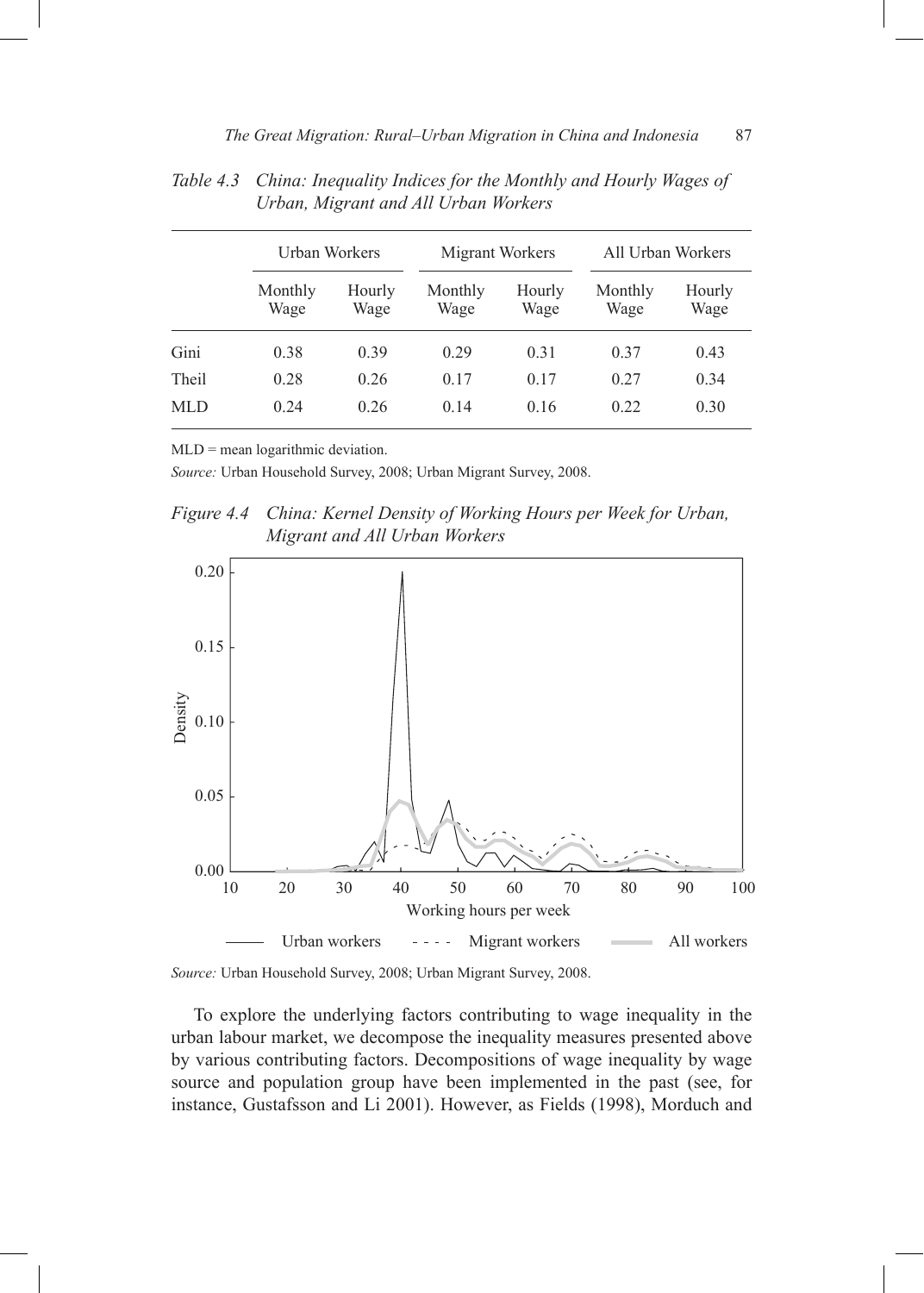Sicular (2002), Wan (2004) and others have pointed out, decomposition by wage source cannot reveal the effect of factors such as gender, education and occupation on the wage distribution, although it does shed light on the contribution of wage components to wage inequality. Decomposition by population group is not immune to this flaw either; the grouping variables tend to become confounded with other factors that contribute to wage inequality, with the result that the decompositions convey little information. Moreover, when decomposing inequality by population group, the grouping variables are dichotomous while the continuous variables have to be grouped artificially. Also, when multiple grouping variables are used, the decompositions become increasingly difficult, because the number of observations within each cell decreases multiplicatively.

To overcome the drawbacks of traditional decompositions, researchers have developed several regression-based decomposition approaches.<sup>10</sup> This chapter adopts the approach used by Shorrocks (1999) to disentangle the contribution of constituent elements to earnings inequality. The basic idea is to estimate the income flows associated with certain characteristics, compute the marginal contribution of each income flow to total inequality in consideration of all possible decomposition sequences and, finally, derive the contribution of each income flow by taking the average of its marginal contributions in all possible sequences.<sup>11</sup>

To implement the Shapley-value decomposition approach proposed by Shorrocks (1999), the first step would be to generate the predicted wage attributable to each independent variable. It is well known that the choice of reference groups of dummy variables will affect the estimate of the constant term, which eventually influences the decomposition results. To get around this problem, we obtain predicted wages from the estimates of the log of monthly and hourly wages, shown in Table 4.2. After anti-log, the constant term becomes a multiplier of predicted income, which has no effect on wage inequality.

Table 4.4 reports the Shapley-value decomposition results for wage inequality, measured by Gini coefficients. It is noteworthy that a significant proportion of wage inequality remains unexplained, reflecting the inability to control for the exhaustive list of factors that might explain inequality.

City dummies play the most important role in explaining inequality of monthly and hourly wages among migrant workers as well as inequality of monthly wages among urban workers, implying that unobserved factors at the city level are a vital driving force of wage inequality. There are several ways to explore, at least in part, unobserved factors at the city level. If spatial price deflators are taken into account, the contribution of city dummies to wage inequality would be expected to decrease.<sup>12</sup> The movement of workers across cities in response to spatial variations in living costs is another way of shedding light on this 'black box' (Moretti 2008), but this is beyond the scope of this chapter.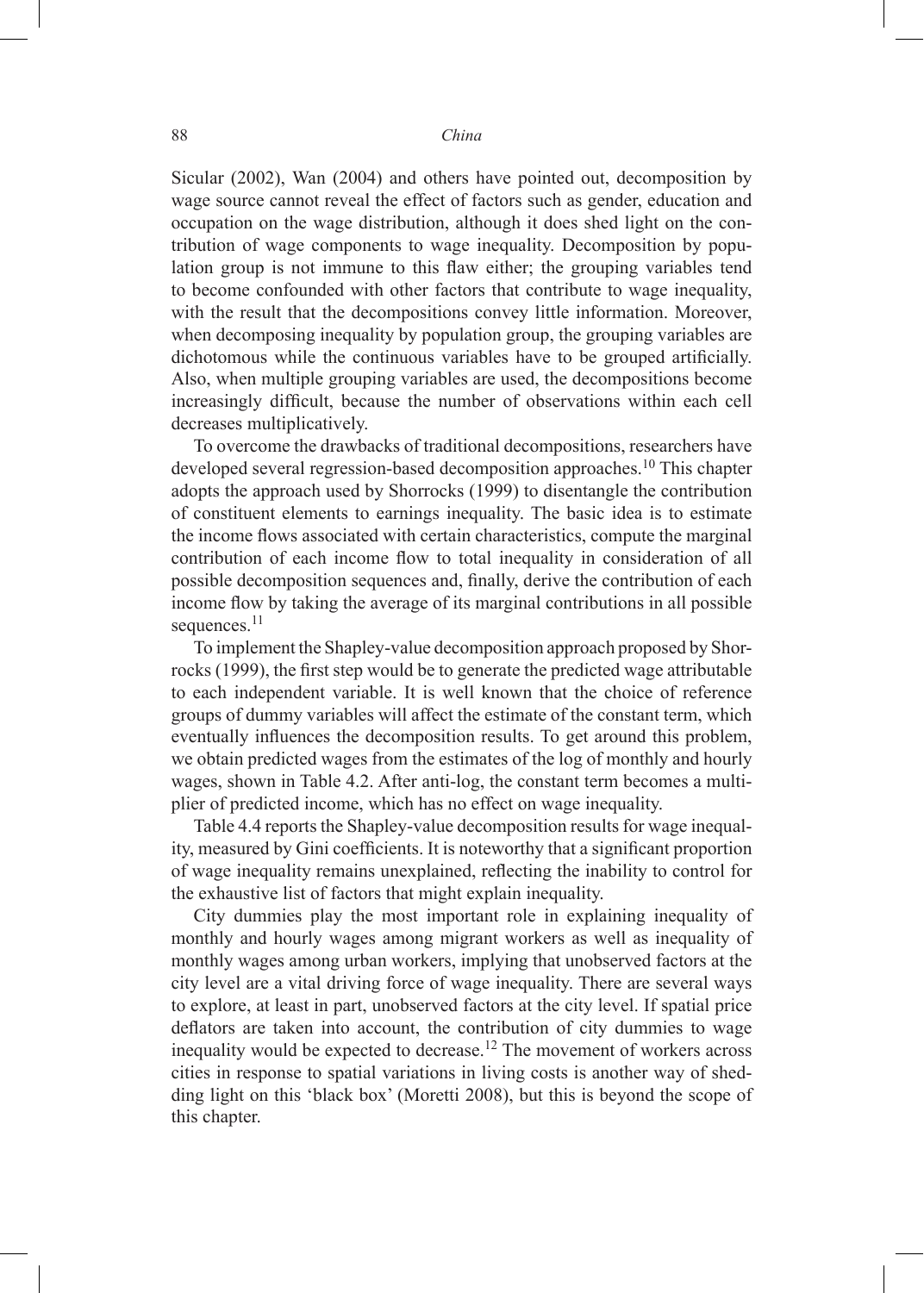|                | Urban Workers   |                | Migrant Workers |                | All Urban Workers |                |
|----------------|-----------------|----------------|-----------------|----------------|-------------------|----------------|
|                | Monthly<br>Wage | Hourly<br>Wage | Monthly<br>Wage | Hourly<br>Wage | Monthly<br>Wage   | Hourly<br>Wage |
| Migrant        |                 |                |                 |                | 2.13              | 14.57          |
| Experience     | 2.29            | 1.97           | 3.51            | 3.21           | 2.67              | 2.31           |
| Gender         | 5.41            | 4.13           | 5.64            | 3.93           | 4.58              | 3.09           |
| Marital status | 0.06            | 0.07           | 1.51            | 0.79           | 0.83              | 0.45           |
| Education      | 13.99           | 16.25          | 3.28            | 6.33           | 12.01             | 17.22          |
| Training       | 1.10            | 0.78           | 1.33            | 1.70           | 1.22              | 1.26           |
| Occupation     | 8.69            | 10.39          | 5.44            | 6.02           | 9.27              | 11.83          |
| Ownership      | 4.62            | 6.33           | 1.02            | 3.22           | 3.38              | 7.14           |
| Sector         | 6.73            | 6.64           | 3.74            | 4.38           | 3.35              | 3.49           |
| City           | 14.70           | 13.84          | 12.88           | 18.24          | 13.44             | 16.35          |
| Han            | 0.01            | 0.01           | 0.02            | 0.04           | 0.04              | 0.12           |
| Self-employed  | 3.40            | 0.43           | 11.77           | 1.13           | 4.96              | 0.07           |
| Residual       | 39.00           | 39.15          | 49.87           | 51.01          | 42.11             | 38.26          |
| Constant       | $\theta$        | $\theta$       | $\Omega$        | $\theta$       | $\theta$          | $\Omega$       |
| Total          | 100.00          | 100.00         | 100.00          | 100.00         | 100.00            | 100.00         |

*Table 4.4 China: Shapley-value Decomposition of the Gini Coefficient for Wages (%)*

*Source:* Urban Household Survey; Urban Migrant Survey.

While education plays a vital role in explaining wage inequality among urban workers, it explains only a small share of the wage inequality among migrant workers. Possibly this is because education is more equally distributed across migrant than urban workers. The combined contribution of occupation, enterprise ownership and industry of employment to wage inequality is large in magnitude, and bigger for urban workers than for migrant workers. The reason may be that migrants are more concentrated in certain employment categories, as reflected in the summary statistics.

Among urban and migrant workers combined, the decomposition results suggest that the presence of migrants tends to increase the Gini coefficient for hourly wages—that is, increases inequality. In the case of monthly wages, however, migrants help to mitigate inequality by working longer hours, which lends further support to the findings in Table  $4.3<sup>13</sup>$  Education and city are the two most important factors explaining inequality of wages among urban and migrant workers combined. Occupation, ownership and industry sector together account for 16 per cent of monthly wage inequality and 22 per cent of hourly wage inequality.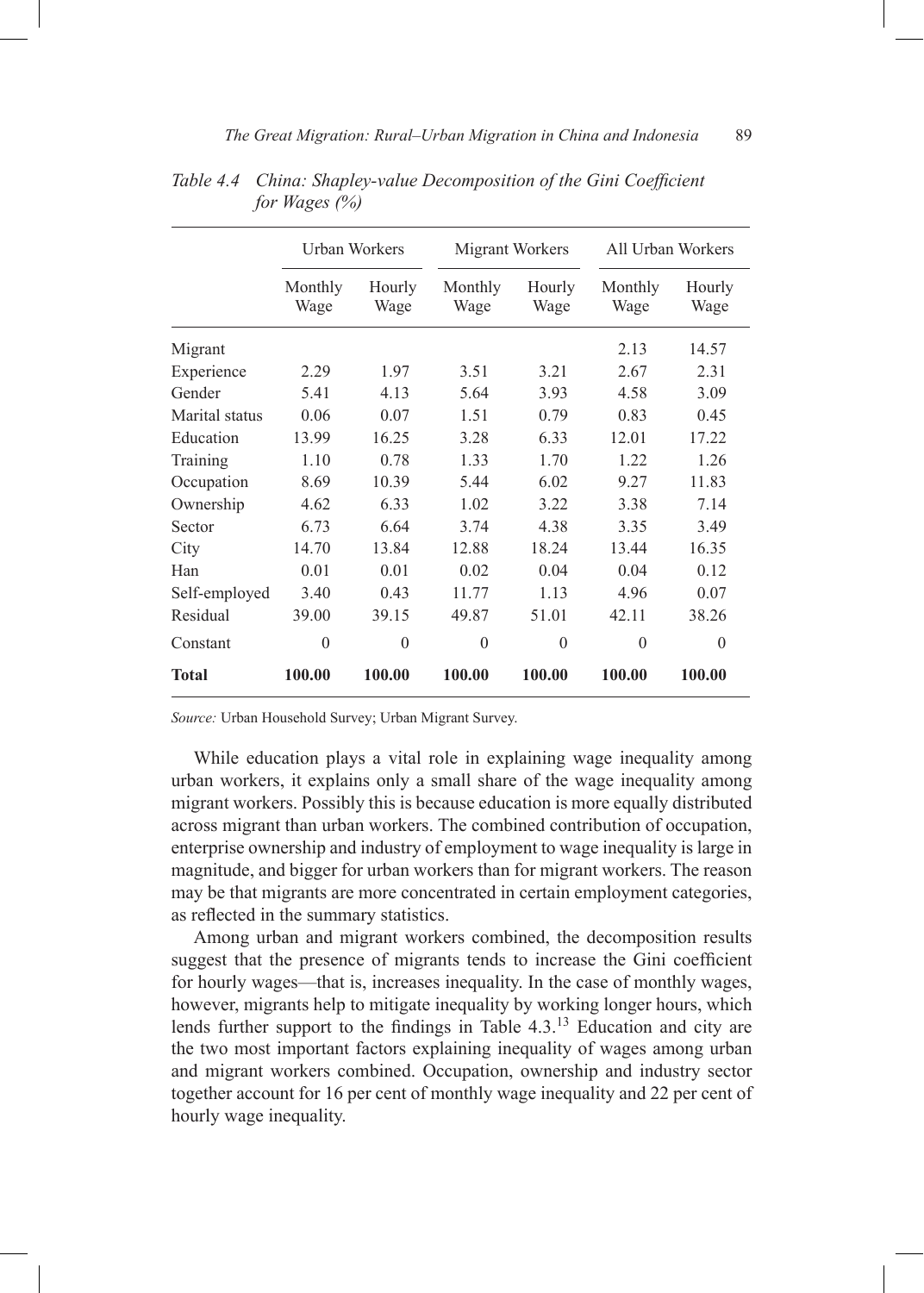# 5 CONCLUSIONS

Based on large-scale data from two surveys conducted in 2008, this chapter has investigated wage structures and wage inequality among urban and migrant workers. We estimated the wage functions for urban workers, migrant workers, and urban and migrant workers combined, and compared the wage determination processes for each group. We then quantified the extent of wage inequality and conducted a Shapley-value decomposition to explore the constituent elements of wage inequality. The results support the following conclusions.

First, there are significant differences between urban and migrant workers, in terms of both demography and employment structure. Migrant workers are younger, less well educated and less likely to have received training; they are more concentrated in the private sector and in service industries.

Second, there are unconditional monthly and hourly wage gaps between urban and migrant workers, which persist even when certain factors are controlled for. The hourly wage gap is greater than the monthly wage gap, both unconditionally and conditionally.

Third, wage inequality is greater among urban workers than among migrant workers. The regression-based decomposition results suggest that the inclusion of migrant workers in the urban labour force decreases monthly wage inequality but increases hourly wage inequality.

Fourth, the regression-based decomposition results suggest that location and education play an important role in explaining wage inequality among urban workers. However, education is much less important in explaining wage inequality among migrant workers.

Finally, for urban and migrant workers combined, education and city are the most significant factors in explaining wage inequality. Occupation, enterprise ownership and industry of employment also account for a significant proportion of wage inequality.

### **NOTES**

- 1 Potential work experience is measured as age minus years of schooling minus six.
- 2 The monthly wage comprises the worker's basic wage and any subsidies and bonuses, but not the contributions an employer makes to various insurance schemes on the employee's behalf. The hourly wage is the ratio of monthly wages to hours worked per month.
- 3 The results reported in Table 4.2 are unweighted. The weighted results are available from the authors upon request.
- 4 To test for statistically significant differences between the urban and migrant wage structures, in a separate specification we included the interaction terms for the migrant dummy and each independent variable in the wage functions. The results are not reported here but can be obtained from the authors upon request.
- The gender wage differential is revealed by a large body of literature. On the wage differences between male and female urban workers, see, for instance, Gustafsson and Li (2000) and Dém-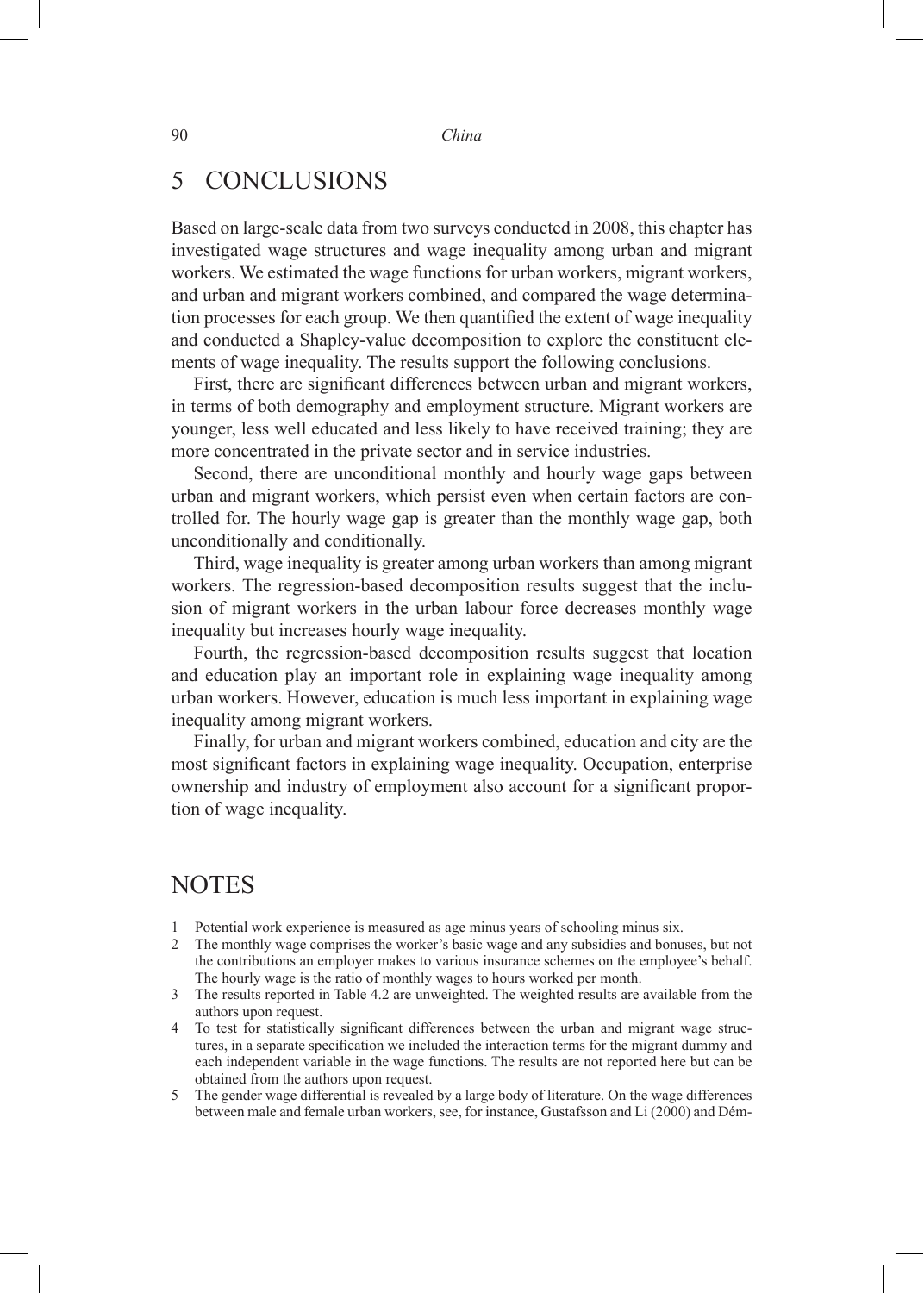urger, Fournier and Chen (2005); on the gender wage differential among migrant workers, see Knight, Song and Jia (1999).

- 6 There is no consensus among researchers on the explanation for the marriage wage premium. See Krashinsky (2004) for a review.
- 7 Knight, Song and Jia (1999) and Démurger et al. (2009) also find that the occupation dummies in the wage functions are statistically significant for migrant workers. Although they do not report the results, Meng and Zhang (2001) estimate the earnings functions separately for each occupation, on the implicit assumption that wage determination processes differ across occupations.
- 8 Chen, Démurger and Fournier (2005) find that, for urban workers, foreign enterprises provide the highest wages, followed by state-owned enterprises, private or individual enterprises and collective enterprises. In the case of migrant workers, Knight, Song and Jia (1999) find that collective enterprises provide the highest wages, followed by foreign enterprises, private enterprises and state-owned enterprises. In this study, we find that the interaction terms for the migrant dummy and ownership are jointly significant in both the monthly and hourly wage functions.
- The Gini coefficients for hours worked per week are 0.11 and 0.15 respectively for urban and migrant workers.
- 10 Knight and Song (2001) use the approach proposed by Fields (1998) to decompose urban earnings, and Meng (2004) uses it to decompose income inequality. Deng and Li (2009) employ the regression-based decomposition approaches developed by Fields (1998), Morduch and Sicular (2002) and Shorrocks (1999) to decompose earnings inequality in urban China in 1988, 1995 and 2002.
- 11 The marginal contributions of an income flow are calculated as the change in inequality after isolating the effect of this income flow from inequality. Morduch and Sicular (2002) provide two alternatives to isolation of factors: deleting the factors, and replacing the means of the factors with the factors themselves. The marginal contributions of each income flow always vary with the decomposition sequence.
- 12 Démurger, Fournier and Li (2006) find that income inequality in urban China is overstated if spatial price deflators are not used.
- 13 The decomposition results for total urban workers should be interpreted with care, since the decompositions of wage inequality for this group of workers are based on the wage functions in Table 4.3, which implicitly assumes that the wage determination processes for urban and migrant workers are the same.